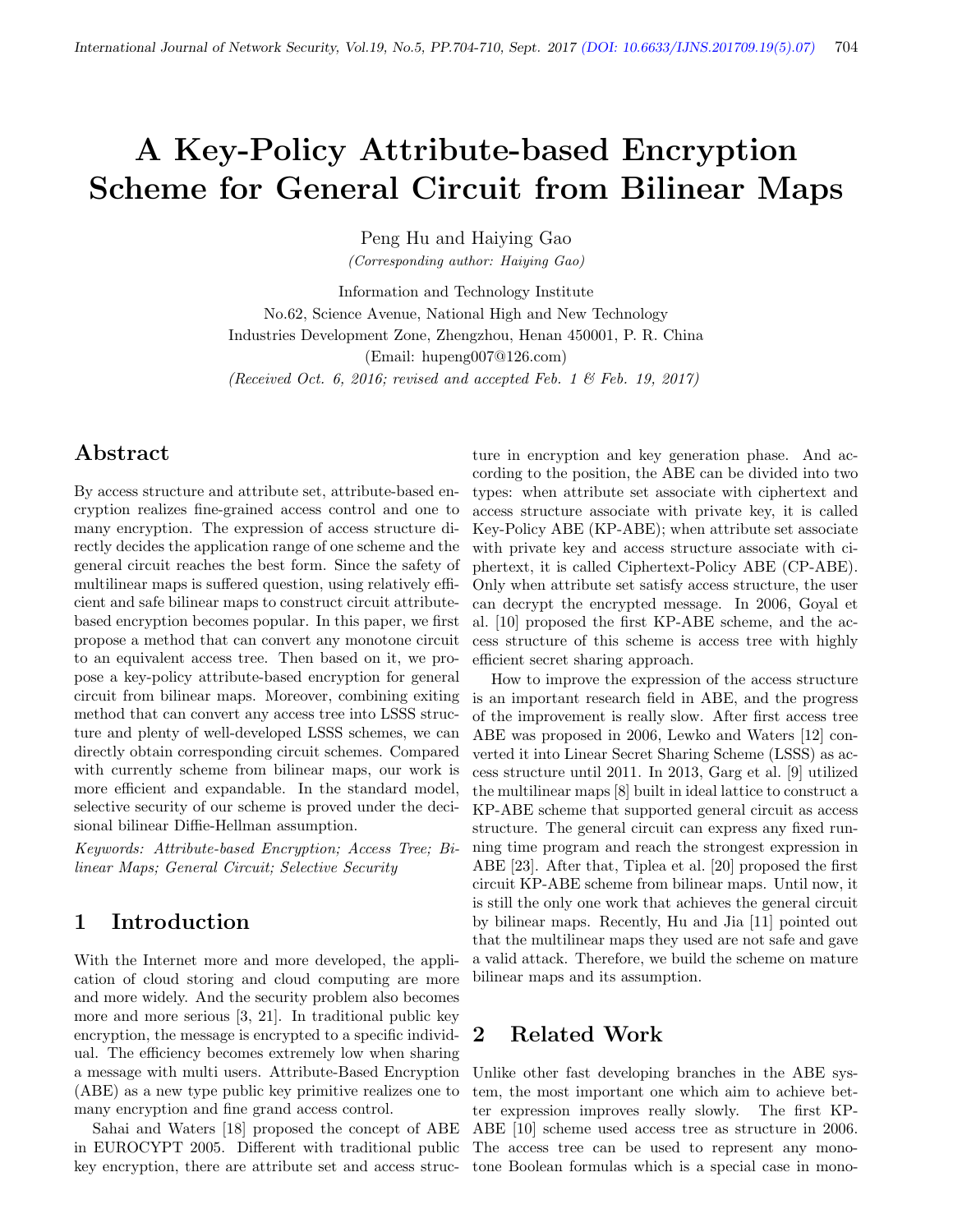tone circuit with limitation of fan-out one for every node. In 2011, [12] proposed a KP-ABE scheme with LSSS as structure, and in their scheme, they proposed a method that can convert any access tree into a LSSS matrix. Due the flexible and efficiency of LSSS, many schemes [1, 7, 13, 14, 15, 16, 17, 22] used LSSS structure to achieve additional property based on [12]. In 2013, [9] explained that the "backtracking attack" was the main barrier to extent access tree's single fan-out into circuit's multi fan-out. And they used level multilinear maps to prevent the attack, but the private key size and computation complexity of paring is extremely high. After that, there appeared many optimization and extensions schemes [4, 5, 6] based on [9]. However, [11] found a weakness on the multilinear maps they used and give a valid attack, leading their scheme unsafe. As for now, there is only one scheme achieved circuit ABE from bilinear maps. But its complexity is still high and has limitation on extension.

In this work, we propose a method that can converts any monotone circuit into a corresponding access tree, and then use the secret sharing method in [10] to construct a KP-ABE scheme. Selective security of our scheme in the standard model is proved under the decisional bilinear Diffie-Hellman assumption. Compared with [20], our scheme do not have extra gate (FANOUT gate) and its components, therefore our scheme is more efficient. More important, combining with the method proposed in [22] that converts any access tree into a corresponding LSSS, we can directly get plenty of circuit schemes with additional property based on current schemes like CP-ABE [24], private key tracing [14, 15], revoke [16], large universe [17], etc.

#### 3 Preliminary

Definition 1. Access Structure [19]: For a given nonempty finite set U, any non-empty subset S of U is called an access structure definite on U. S is called monotone *if for*  $∀B ∈ S$  *satisfies:* 

$$
(\exists A \in S)(A \subseteq B) \Rightarrow B \in S.
$$

If a subset of  $U$  also belongs to  $S$ , it is called authorized set; otherwise, it is called unauthorized set. In ABE scheme, we call the elements of  $U$  as attributes.

Definition 2. Access Tree: An access tree is combined by leaf nodes and gates. Each leaf node has one outgoing wire and associates with one attribute. The gate type is either OR gate (1 of 2 threshold gate) or AND gate (2 of 2 threshold gate) which has two incoming wires and one out going wire.

**Definition 3.** General Circuit [9]: A general circuit is combined by input nodes and gates. Each input node has arbitrary numbers outgoing wires (at least one) and associates with one attribute. The gate type is either OR gate, AND gate which has two incoming wires, or NOT

gate which has one incoming wire and one outgoing wire, and those gates can have arbitrary numbers outgoing wires (at least one).

In our scheme, we use notation  $C_x(\Gamma_x)$  to represent a sub-circuit (sub-tree) with root node  $x$ , and abuse the subscript  $r$  to express entire circuit (tree). For input attribute set A, we use  $C_x(A) = 1$  (Γ $_x(A) = 1$ ) to represent A satisfy sub-circuit (sub-tree)  $C_x(\Gamma_x)$ , and  $C_x(A) = 0(\Gamma_x(A) = 1)$  to represent it is not. We use tuple  $(w, w_1, w_2)$  to represent a node w and its left and right child nodes  $w_1, w_2$ , and use  $S(w)$ ,  $R(w)$  to represent the sharing attaches and recovery value to outgoing wires of node w respectively.

Definition 4. Monotone Circuit [9]: A general circuit is monotone if it does not have any NOT gate.

Like [9] said, we can use De Morgan's rule to convert any general circuit into an equivalent circuit with NOT gates only appear at input level, and above is a monotone one. Then we combine those NOT gates with attributes associated in input nodes. Therefore, we just consider monotone circuit in the scheme. In circuit or access tree, if the number of a node's outgoing wire is one, we call it a single fan-out node; otherwise we call it a multi fan-out node.

#### 3.1 Definition for Circuit KP-ABE

There are four algorithms in a KP-ABE scheme for circuit, including three probabilistic polynomial-time (PPT) algorithms and one deterministic polynomial-time (DPT) algorithm as follows:

- **: The setup is a PPT algo**rithm. It inputs the security parameter  $\lambda$  and number of system attribute  $n$ . It outputs the public parameters  $PP$  and master secret key  $MSK$ .
- **Encrypt** $(PP, A, m) \rightarrow CT$ : The encryption is a PPT algorithm. It inputs the public parameters  $PP$ , an attribute set  $A$  and a message  $m$ . It outputs ciphertext CT.
- $\textbf{KeyGen}(MSK, C) \rightarrow PK:$  The key generation is a PPT algorithm. It inputs the master secret key  $MSK$  and a circuit C. It outputs private key  $PK$ .
- $\textbf{Decrypt}(PK, E) \rightarrow m/\perp$ : The decryption is a DPT algorithm. It inputs private key  $PK$  and a ciphertext  $CT.$  It outputs a message  $m$  or the special symbol ⊥.

#### 3.2 Security Model for Circuit KP-ABE

The selective security model of circuit KP-ABE can be seen as a game between a challenger and an attacker. At the end, the attacker will give a guess. If the guess is right, the attacker wins the game; otherwise, the challenger wins.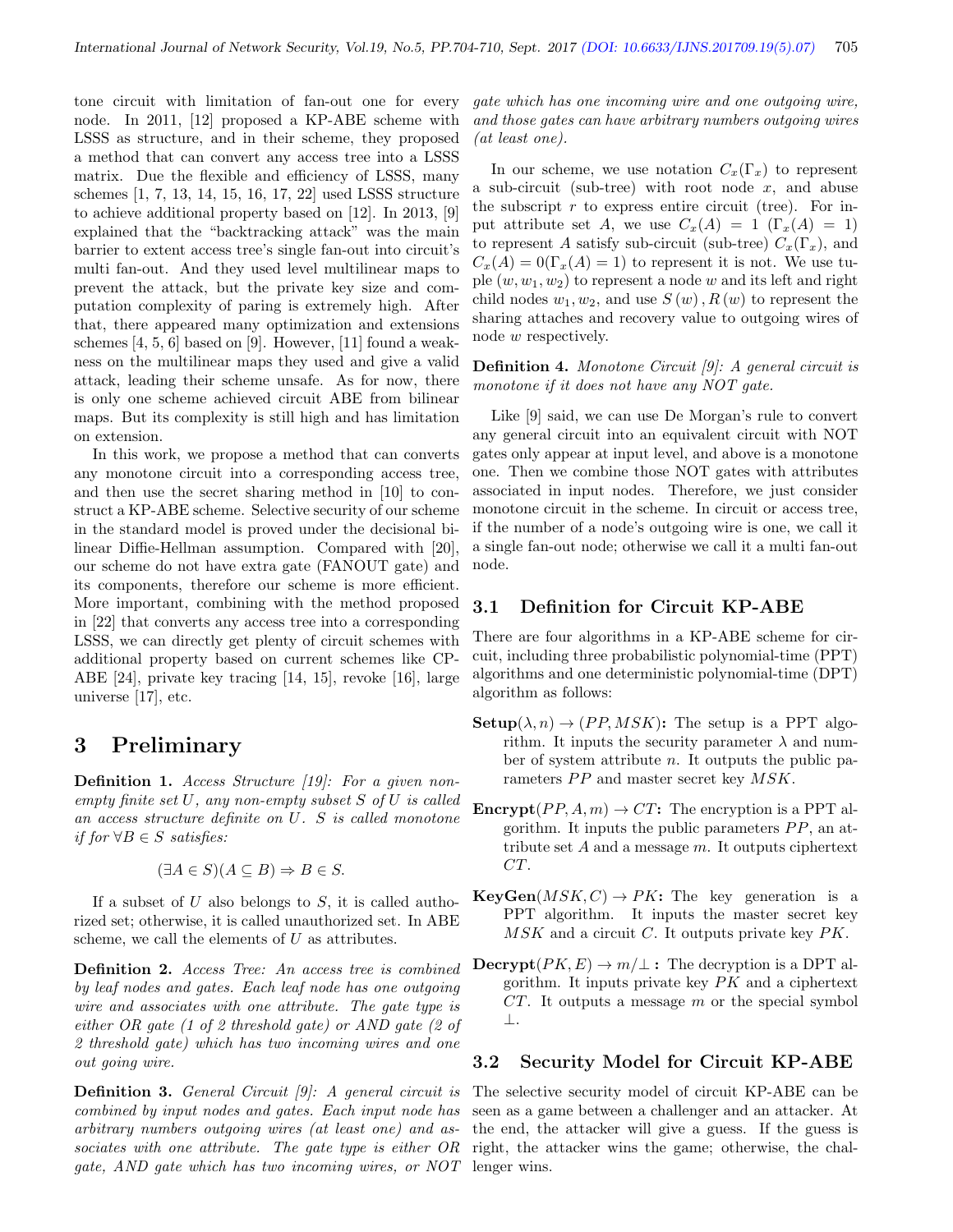**Init.** The attacker declares the attribute set  $A^*$ .

- Setup. The challenger runs the Setup algorithm, then publishes the public parameters  $PP$ , and keeps the master secret key MSK.
- **Phase 1.** The attacker requests any polynomial number times private key queries for any circuit  $C$  under the limitation that  $C(A^*) = 0$ , and the challenger return the corresponding private key to the attacker.
- Challenge. The attacker issues two equal length messages  $m_0, m_1$ , then challenger flips a random bit  $b \in \{0, 1\}$ , and return the corresponding ciphertext to the attacker.

Phase 2. Same as the Phase 1.

Guess. The attacker gives a guess  $b'$  of  $b$ . The advantage of the attacker in the game is defined by  $Pr[b = b'] \frac{1}{2}$ .

Definition 5. Selective Security: If for all PPT attackers at most have a negligible advantage in above game, we call this circuit KP-ABE scheme is selective secure.

#### 3.3 Bilinear Maps and Assumption

Definition 6. Bilinear Maps [2]: For two multiplicative cyclic group of prime order  $p G_1, G_2$  with generator g of  $G_1$  and a map  $e: G_1 \times G_1 \rightarrow G_2$ . We call e is a bilinear map and  $G_1$  is bilinear group if they satisfy:

- 1) Bi-linearity: for all  $u, v \in G_1$  and  $a, b \in Z_p$ , we have  $e(u^{a}, v^{b}) = e(u, v)^{ab};$
- 2) Non-degeneracy:  $e(g, g) \neq 1$ ;
- 3) Computable: the group operation in  $G_1$  and map e are both efficiently computable.

Definition 7. Decisional Bilinear Diffie-Hellman (DBDH) Assumption: Given two bilinear groups  $G_1, G_2$ and  $g, g^a, g^b, g^c, e(g, g)^{abc}, e(g, g)^z$  (a, b, c, z are randomly chosen from  $Z_p$ ), there is no polynomial-time algorithm can distinguish  $e(g, g)^{abc}$  and a random element  $e(g, g)^z$ in  $G_1$ .

#### 4 Circuit Conversion

The secret sharing of our scheme is based on [10]. But because of "backtracking attack", it cannot directly used in circuit. Therefore, our idea is to convert each multi fan-out node into equivalent form of several single fan-out nodes, and then use the method in [10] to build a KP-ABE scheme while still resists attack. Our conversion's direction is in a bottom up direction in circuit. For a node x with fan-out  $l(l \geq 2)$ , we use l copies of subcircuits  $C_x$  but only has single fan-out for root node, to replace the original sub-circuit  $C_x$ . Then move to the next node. For better understanding, we give a simple

example in Figure 1(abc). As shown in Figure 1(a), there are two multi fan-out nodes, and we first use two nodes 1 with single fan-out to link its two parents which turns into Figure 1(b). Then we use same method to convert AND gate in upper level and get circuit in Figure 1(c). We can easily find that Figure  $1(a)$  and  $1(c)$  are equivalent.



Figure 1: Circuit conversion

Here we explain why our scheme can resist the "backtracking attack". The attack only takes place in multi fan-out gate that its outgoing wire links to an OR gate. As we can see in Figure 2, due to the sharing of incoming wires in OR gate and outgoing wires in multi fan-out gate (marked as X) are equal. When someone knows the left wire's sharing of OR gate, it can directly know the left wire's sharing of AND gate even though the multi fan-out gate is not satisfied and its sharing of outgoing wires is not supposed to know. In our scheme, we convert all multi fan-out gates to single fan-out. And in secret sharing phase, we attach different sharing to those wires; therefore the attacker cannot use the multi fan-out as bridge to attack other gates.



Figure 2: Backtracking attack

## 5 Our Construction

**Setup** $(\lambda, n)$ : In system setup phase, it inputs the security parameter  $\lambda$  to choose prime p and number of attributes n to choose attribute universe  $U =$  $\{1, \dots, n\}$ . Then it generates two bilinear groups  $G_1$ ,  $G_2$  with order p and a bilinear map  $e: G_1 \times G_1 \to G_2$ . Suppose the generator of  $G_1$  is g. At last, it randomly chooses  $y \in Z_p$ ,  $t_i \in Z_p$  for every  $i \in U$  and publishes the public parameters:

$$
PP = (Y = e(g, g)^{y}, (T_i = g^{t_i} | i \in U))
$$
 (1)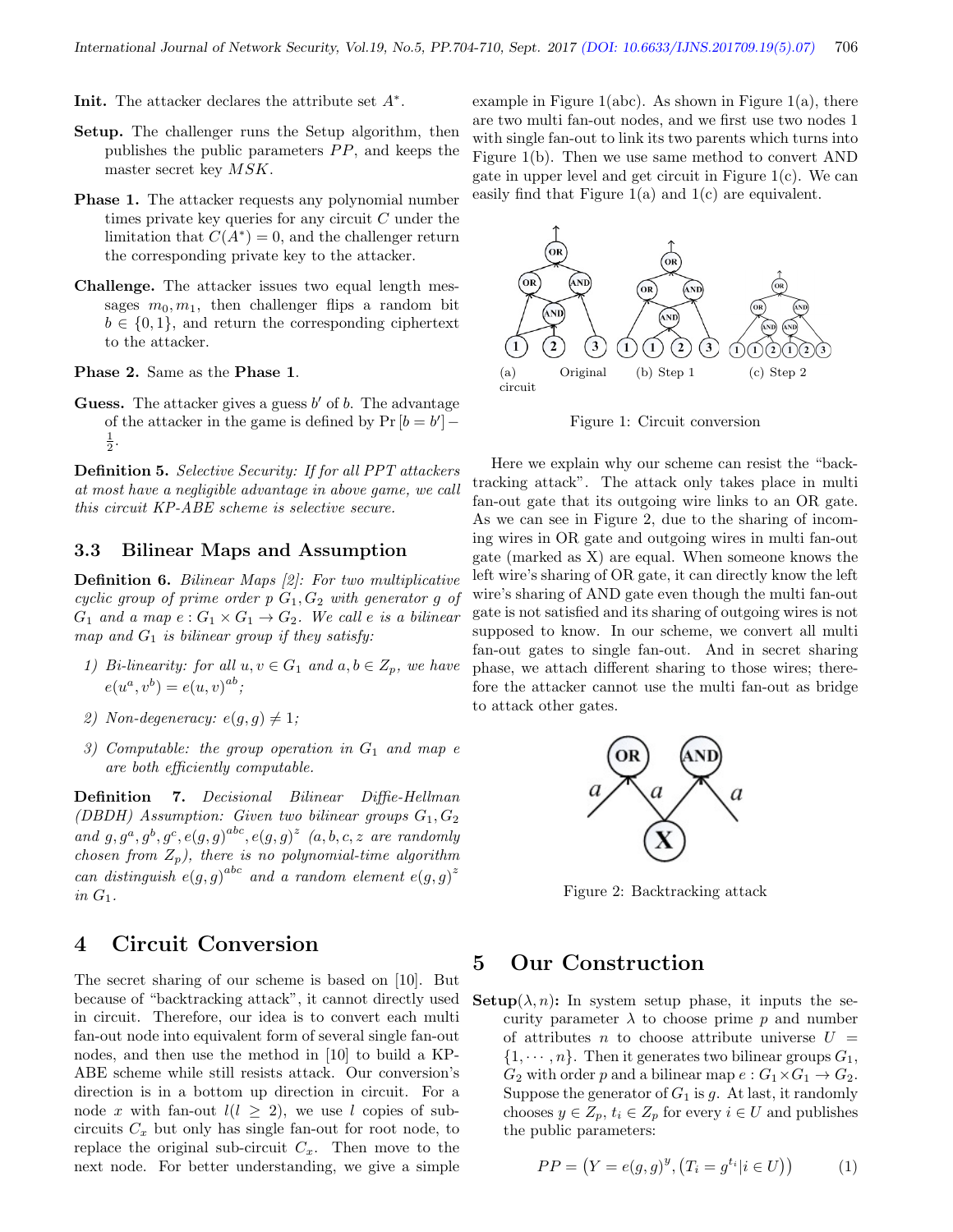keeps the master secret key:

$$
MSK = (y, t_1, \cdots, t_n) \tag{2}
$$

**Encrypt** $(m, A, PP)$ : In encryption phase, it inputs the public parameters  $PP$ , an attribute set  $A \subseteq U$  and a message  $m \in G_2$ . Then it randomly chooses  $s \in Z_p$ and outputs the ciphertext:

$$
CT = (A, gs, E', Ei)
$$
  
\n
$$
E' = me(g, g)ys
$$
  
\n
$$
E_i = T_is = gsti | i \in A.
$$

 $KeyGen(C, MSK)$ : In key generation phase, it inputs the master secret key  $MSK$  and a circuit C. Then it converts the circuit  $C$  into an equivalent access tree. After that, it sets  $S(r) = y$  for the root node and shares the  $y$  in a top down manner as follows:

**OR** gate  $(w, w_1, w_2)$ : If  $S(w) = \delta$ , then it sets:

$$
S(w_1) = S(w_2) = \delta.
$$

AND gate  $(w, w_1, w_2)$ : If  $S(w) = \delta$ , then it randomly chooses  $\varphi \in Z_p$  and sets:

$$
S(w_1) = \varphi,
$$
  
\n
$$
S(w_2) = \delta - \varphi.
$$

Finally, it generates the private key at each leaf node by the sharing it gets. For each leaf node  $x$  and its attached attribute  $t_x$ , it outputs the private key:

$$
SK = \{SK_x = g^{S_x/t_x} \}.
$$

**Decryption**  $(CT, PK)$ : In decryption phase, it inputs **Phase 1.** The attacker can submit any poly numbers cirthe ciphertext  $CT$  with structure  $\Gamma$  and user's private key  $PK$  with attribute set  $A$ . Then it does the follow to calculate the message:

**Leaf node** (w): If  $\Gamma_w(A) = 1$ , it calculates:

$$
R(w) = e(SK_x, E_x)
$$
  
=  $e(g^{S_x/t_x}, g^{st_x})$   
=  $e(g, g)^{sS_x}$ .

AND gate  $(w, w_1, w_2)$ : If  $\Gamma_w(A) = 1$ , it calculates:

$$
R(w) = R(w_1) \cdot R(w_2)
$$
  
=  $e(g, g)^{\varphi s} e(g, g)^{\delta s - \varphi s}$   
=  $e(g, g)^{\delta s}$ .

**OR** gate  $(w, w_1, w_2)$ : If  $\Gamma_w(A) = \Gamma_{w_1}(A) = 1$ , it sets:

$$
R(w) = R(w_1).
$$
  
Or if  $\Gamma_w(A) = \Gamma_{w_2}(A) = 1$ , it sets:  

$$
R(w) = R(w_2).
$$

Finally, it will get  $Y = e(g, g)^{ys}$  at the root node if  $\Gamma(A) = 1$ , and get message  $m = E'/Y$ .

#### 6 Security Proof

In this section, we give the security proof of our KP-ABE scheme by DBDH assumption under the standard model. As described in Section 3.2, it is a game between a polytime attacker and a challenger.

Theorem 1. If there exists a poly-time attacker who can break our KP-ABE scheme with advantage  $\varepsilon$ , the challenger can solve the DBDH problem with advantage  $\varepsilon/2$ .

Proof. The challenger first receives an instance of a BDHE assumption, which includes  $(g^a, g^b, g^c, T)$  and the challenger will decide whether  $T = e(g, g)^{abc}$  or  $T =$  $e(g, g)^z$ . Next it will use the attacker's ability to solve the problem.

- Init. The attacker announces the challenge attribute set A<sup>∗</sup> .
- **Setup.** The challenger sets  $Y = e(g^a, g^b) = e(g, g)^{ab}$ , then it randomly chooses  $r_i$  for all  $i \in U$  and sets:

$$
T_i = \begin{cases} g^{r_i}, i \in A^* \\ g^{br_i}, i \notin A^* \end{cases}
$$

Finally it publishes the public parameters:

$$
PP = (p, G_1, G_2, g, e, n, Y, T_i)
$$
  
\n
$$
Y = e(g, g)^y
$$
  
\n
$$
T_i = g^{t_i} | i \in U.
$$

cuits with limitation  $C(A^*)=0$ . After receiving the circuit, the challenger converts it into access tree Γ and starts the secret sharing procedure.

The challenger first implicitly sets  $y = S(r) = ab$  for the root node and sharing  $y$  by access tree in a top down manner as following (note that for a node  $w$ , if  $\Gamma_w(A^*) = 0$ , the sharing form of its outgoing wire would be an element in  $Z_p$ ; otherwise it would be an element in  $G_1$ ).

**OR** gate  $(w, w_1, w_2)$ : Suppose  $S(w) = L$ , it sets:

$$
S(w_1) = S(w_2) = \delta.
$$

AND gate  $(w, w_1, w_2)$ : Suppose  $S(w) = L$ , it first randomly chooses  $K \in Z_p$ . Then if  $\Gamma_w(A^*) =$  $\Gamma_{w_1}(A^*) = \Gamma_{w_2}(A^*) = 1$ , it sets:

$$
S(w_1) = K,
$$
  
\n
$$
S(w_2) = L - K.
$$

If  $\Gamma_w(A^*) = 0, \Gamma_{w_1}(A^*) = 1, \Gamma_{w_2}(A^*) = 0$ , it sets:

$$
S(w_1) = K,
$$
  

$$
S(w_2) = L/g^K.
$$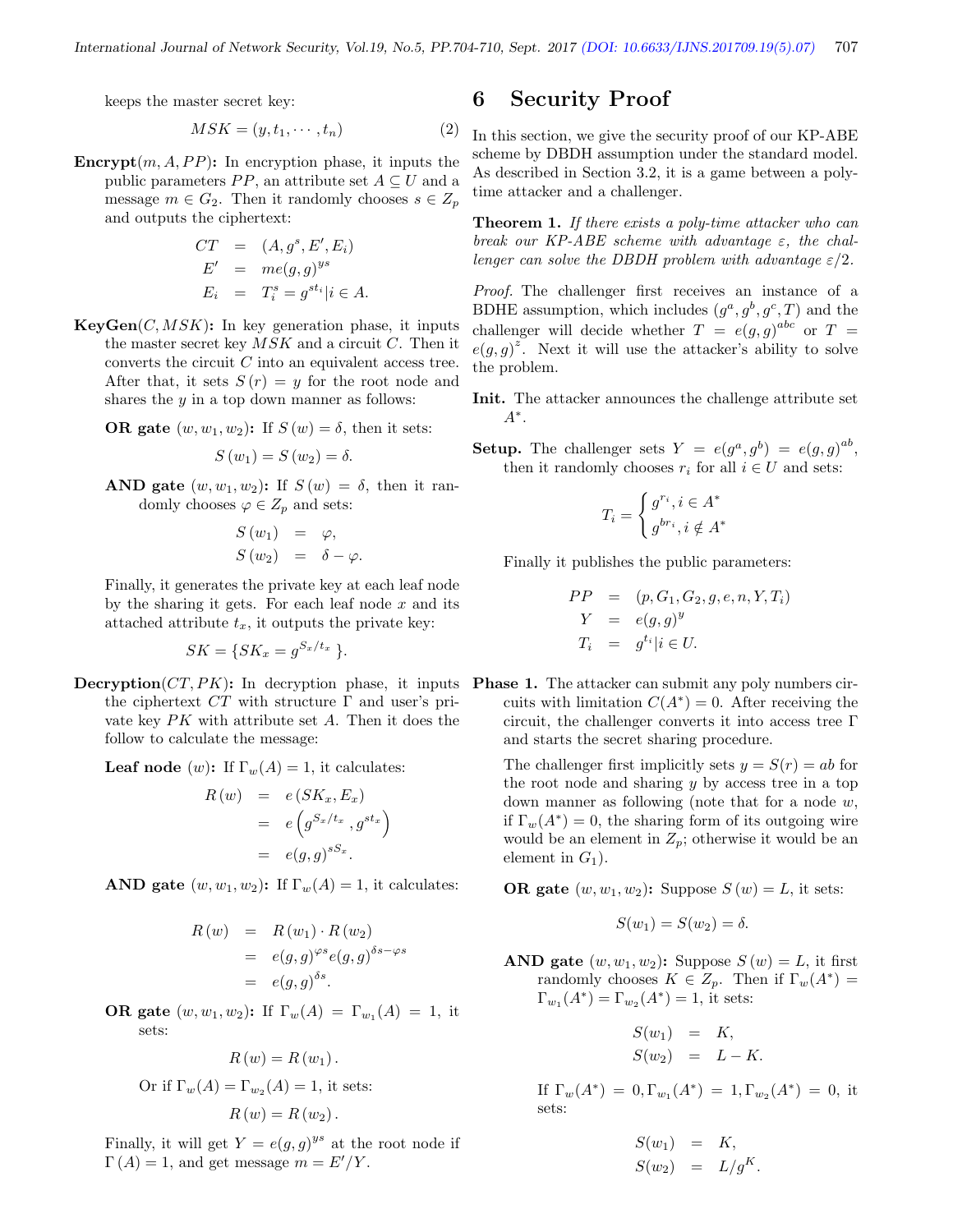sets:

$$
S(w_1) = L/g^K
$$
  

$$
S(w_2) = K.
$$

If  $\Gamma_w(A^*) = \Gamma_{w_1}(A^*) = \Gamma_{w_2}(A^*) = 0$ , it sets:  $S(w_1) = g^K$ ,  $S(w_2) = L/g^K$ .

For each leaf node, it sets:

$$
SK_x = \begin{cases} (g^b)^{S(x)/r_i}, x \in A \\ S(x)^{1/r_i}, x \notin A \end{cases}
$$

At last, the challenger sends the private key  $SK =$  $\{SK_x\}$  to the attacker.

Challenge. The attacker submits two equal length messages  $m_0, m_1$  to the challenger. Then the challenger flips a random coin  $b \in \{0,1\}$  and outputs the following ciphertext to the attacker:

$$
E = (A^*, E' = m_v T, \{E_i = g^{cr_i}\}_{i \in A^*}).
$$

Phase 2. This phase is same as Phase 1.

**Guess.** The attacker gives a guess b' about b. If  $b' = b$ , the challenger decides  $T = e(g, g)^{abc}$ ; otherwise, it decides  $T = e(g, g)^z$ .

Next, we calculate the advantage that challenger has. We use  $Pr[C]$  to represent the probability that the challenger's decision is right, use  $Pr[C_{abc}]$  to represent the probability that the challenger decide  $T = e(g, g)^{abc}$  and use Pr  $[C_z]$  to represent the probability that challenger decides  $T = e(g, g)^z$ . Suppose the attacker can break this scheme with advantage  $\varepsilon$ , then:

$$
Pr[C] = Pr[C_{abc}|T = e(g,g)^{abc}]
$$
  
\n
$$
\cdot Pr[T = e(g,g)^{abc}]
$$
  
\n
$$
+ Pr[C_z|T = e(g,g)^z] \cdot Pr[T = e(g,g)^z]
$$
  
\n
$$
= Pr[b' = b|T = e(g,g)^{abc}]
$$
  
\n
$$
\cdot Pr[T = e(g,g)^{abc}]
$$
  
\n
$$
+ Pr[b \neq b|T = e(g,g)^z] \cdot Pr[T = e(g,g)^z]
$$
  
\n
$$
= \frac{1}{2} \left(\frac{1}{2} + \varepsilon\right) + \frac{1}{2} \times \frac{1}{2}
$$
  
\n
$$
= \frac{1}{2} + \frac{\varepsilon}{2}.
$$

## 7 Efficiency Analysis

In this section, we give the efficiency analysis by comparing our scheme with [20] since it is the only one work that

If  $\Gamma_w(A^*) = 0$ ,  $\Gamma_{w_1}(A^*) = 0$ ,  $\Gamma_{w_2}(A^*) = 1$ , it achieved circuit ABE from bilinear maps. The efficiency of [20] and our scheme both rely on the distribution and numbers of multi fan-out nodes in circuit. Therefore, we give the comparison in a more concrete circuit as follows.

Table 1: Private key size in [20] and our scheme

|          | Scheme   Worst case | Best case             |
|----------|---------------------|-----------------------|
|          | $nj + n + j^r$      | $n j + n + r (j - 1)$ |
| $_{Dur}$ | $n + i^r$           | $n + r(i-1)$          |

Suppose there are  $n$  input nodes,  $r$  multi fan-out nodes all with  $j$  outgoing wires. The best case in both [20] and our is that there is no path between any two multi fan-out nodes, and the private key size of [20] is  $n j + n + r (j - 1)$ and our is  $n + r(j-1)$ . The worst case is that there is a path through all multi fan-out nodes, and the private key size of [20] is  $nj + n + j^r$  and our is  $n + j^r$ . The private key size is between this two in other cases. We give a summary in the Table 1. The private key size also means the paring times in decryption phase, therefore our scheme is more efficiency than [20].

## 8 Conclusion

In this work, we first propose a method that can convert any monotone circuit into an equivalence access tree, and then based on that, we propose a KP-ABE scheme for general circuit from bilinear maps that can resist "backtracking attack", and prove its selective security under DBDH assumption in standard model. Compared with the only one circuit KP-ABE from bilinear, our scheme is more efficient than that. More important, based on existing method that can convert any access tree into LSSS matrix and plenty of efficient LSSS ABE schemes with different additional property, we can directly obtain the corresponding circuit ABE schemes.

Currently, multilinear maps are not safe and the complexity of circuit ABE from bilinear maps are still too high for practical use. How to optimize the secret sharing procedure for circuit still need further research.

#### Acknowledgments

 $\Box$ 

The authors would like to thank the anonymous reviewers of this paper for their valuable comments and suggestions. This work was sponsored in part by the National Natural Science Foundation of China [Grant No.61272041, Grant No.61601515], Foundation of Science and Technology on Information Assurance Laboratory [Grant No.KJ-15-006] and Fundamental and Frontier Technology Research of Hennan Province (Grant No.162300410192).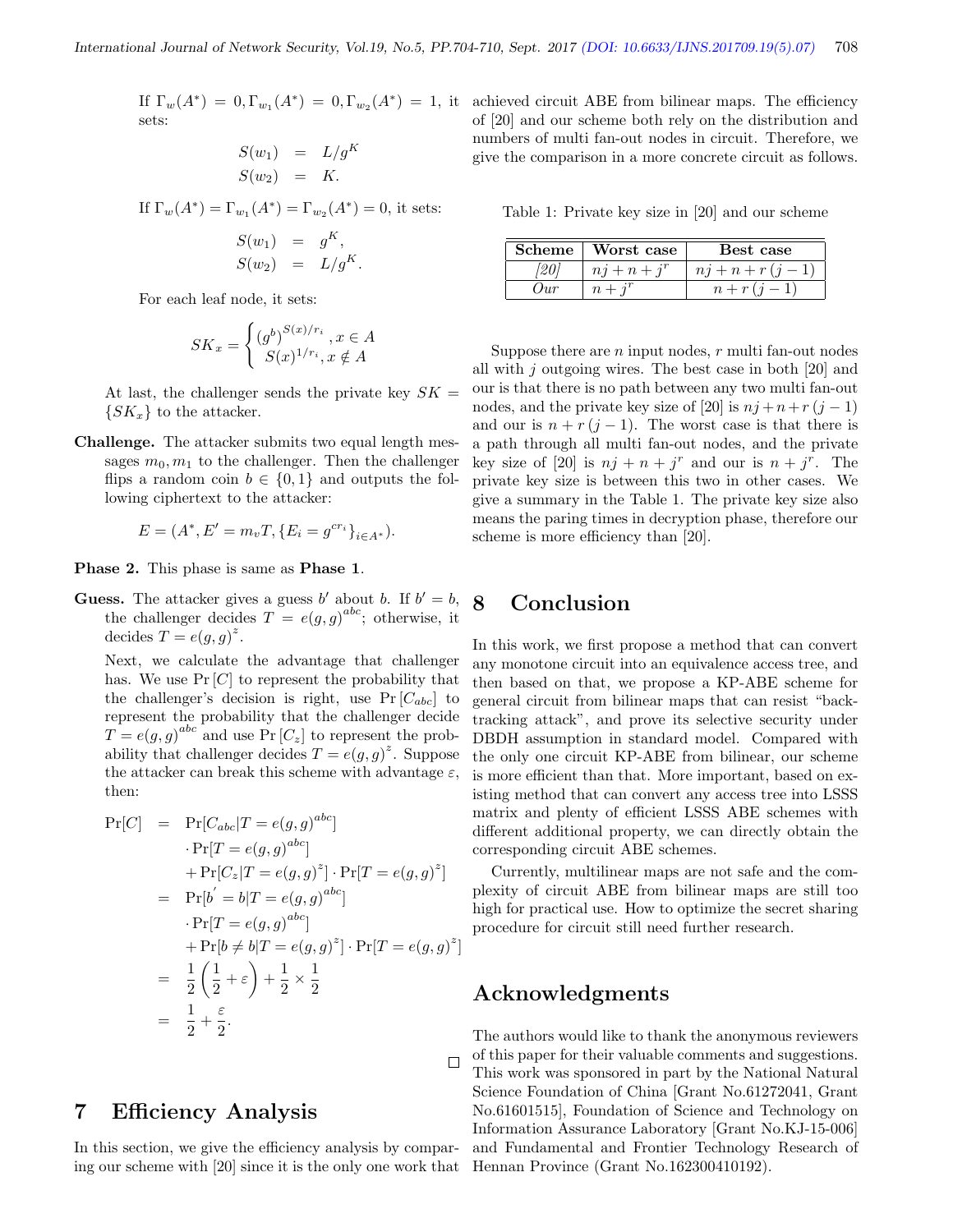#### References

- [1] B. Balusamy, P. V. Krishna, G. S. T. Arasi, and V. Chang, "A secured access control technique for cloud computing environment using attribute based hierarchical structure and token granting system," International Journal of Network Security, vol. 19, no. 4, pp. 559–572, 2017.
- [2] D. Boneh and M. K. Franklin, "Identity-based encryption from the weil pairing," in Advances in Cryptology (CRYPTO'01), pp. 213–229, California, USA, Aug. 2001.
- [3] Z. Cao, C. Mao, L. Liu, "Analysis of one secure anticollusion data sharing scheme for dynamic groups in the cloud," International Journal of Electronics and Information Engineering, vol. 5, no. 2, pp. 68–72, 2016.
- [4] P. Datta, R. Dutta, and S. Mukhopadhyay, "Compact attribute-based encryption and signcryption for general circuits from multilinear maps," in Progress in Cryptology (INDOCRYPT'15), pp. 3–24, India, Dec. 2015.
- [5] P. Datta, R. Dutta, and S. Mukhopadhyay, "General circuit realizing compact revocable attribute-based encryption from multilinear maps," in 18th International Conference on Information Security (ISC'15), pp. 336–354, Norway, Sept. 2015.
- [6] C. C. Dragan and F. L. Tiplea, "Key-policy attribute-based encryption for general boolean circuits from secret sharing and multi-linear maps," in Second International Conference on Cryptography and Information Security in the Balkans, pp. 112– 133, Slovenia, Sept. 2015.
- [7] X. B. Fu, S. K. Zeng, and F. G. Li, "Blind expressive ciphertext policy attribute based encryption for fine grained access control on the encrypted data," International Journal of Network Security, vol. 17, no. 6, pp. 661–671, 2015.
- [8] S. Garg, C. Gentry, and S. Halevi, "Candidate multilinear maps from ideal lattices," in Advances in Cryptology (EUROCRYPT'13), pp. 1–17, Greece, May 2013.
- [9] S. Garg, C. Gentry, S. Halevi, A. Sahai, and B. Waters, "Attribute-based encryption for circuits from multilinear maps," in Advances in Cryptology (CRYPTO'13), pp. 479–499, CA, USA, Aug. 2013.
- [10] V. Goyal, O. Pandey, A. Sahai, and B. Waters, "Attribute-based encryption for fine-grained access control of encrypted data," in Proceedings of the 13th ACM Conference on Computer and Communications Security (CCS'06), pp. 89–98, Alexandria, VA, USA, 2006.
- [11] Y. P. Hu and H. W. Jia, "Cryptanalysis of GGH map," in Advances in Cryptology (EURO-CRYPT'16), pp. 537–565, Vienna, Austria, May 2016.
- [12] A. B. Lewko and B. Waters, "Decentralizing attribute-based encryption," in Advances in Cryp-

tology (EUROCRYPT'11), pp. 568–588, Tallinn, Estonia, May 2011.

- [13] Q. Y. Li and F. L. Zhang, "A fully secure attribute based broadcast encryption scheme," International Journal of Network Security, vol. 17, no. 3, pp. 255– 263, 2015.
- [14] Z. Liu, Z. F. Cao, and D. S. Wong, "Fully collusionresistant traceable key-policy attribute-based encryption with sub-linear size ciphertexts," in  $10th$  International Conference on Information Security and Cryptology, pp. 403–423, Beijing, China, Dec. 2014.
- [15] J. T. Ning, X. L. Dong, Z. F. Cao, L. F. Wei, and X. D. Lin, "White-box traceable ciphertextpolicy attribute-based encryption supporting flexible attributes," IEEE Transactions on Information Forensics and Security, vol. 10, no. 6, pp. 1274–1288, 2015.
- [16] T. Okamoto and K. Takashima, "Fully secure unbounded inner-product and attribute-based encryption," in Advances in Cryptology (ASIACRYPT'12), pp. 349–366, Beijing, China, Dec. 2012.
- [17] Y. Rouselakis and B. Waters, "Practical constructions and new proof methods for large universe attribute-based encryption," in ACM SIGSAC Conference on Computer and Communications Security (CCS'13), pp. 463–474, Berlin, Germany, Nov. 2013.
- [18] A. Sahai and B. Waters, "Fuzzy identity-based encryption," in Advances in Cryptology (EURO- $CRYPT'05$ , pp. 457–473, Aarhus, Denmark, May 2005.
- [19] D. R. Stinson, *Cryptography: Theory and Prac*tice.(3ed, in English), Britain: Chapman and Hall, 2005.
- [20] F. L. Tiplea and C. C. Dragan, "Key-policy attribute-based encryption for boolean circuits from bilinear maps," in First International Conference on Cryptography and Information Security in the Balkans, pp. 175–193, Istanbul, Turkey, Oct. 2014.
- [21] Z. Wang, Y. Lu, G. Sun, "A policy-based deduplication mechanism for securing cloud storage," International Journal of Electronics and Information Engineering, vol. 2, no. 2, pp. 70–79, 2015.
- [22] B. Waters, "Ciphertext-policy attribute-based encryption: An expressive, efficient, and provably secure realization," in 14th International Conference on Practice and Theory in Public Key Cryptography (PKC'11), pp. 53–70, Taormina, Italy, Mar. 2011.
- [23] B. Waters, "Functional encryption: Origins and recent developments," in 16th International Conference on Practice and Theory in Public-Key Cryptography (PKC'13), pp. 51–54, Nara, Japan, Feb. 2013.
- [24] J. Xu, Q. Y. Wen, W. M. Li, and Z. P. Jin, "Circuit ciphertext-policy attribute-based hybrid encryption with verifiable delegation in cloud computing," IEEE Transactions on Parallel Distributed Systems, vol. 27, no. 1, pp. 119–129, 2016.